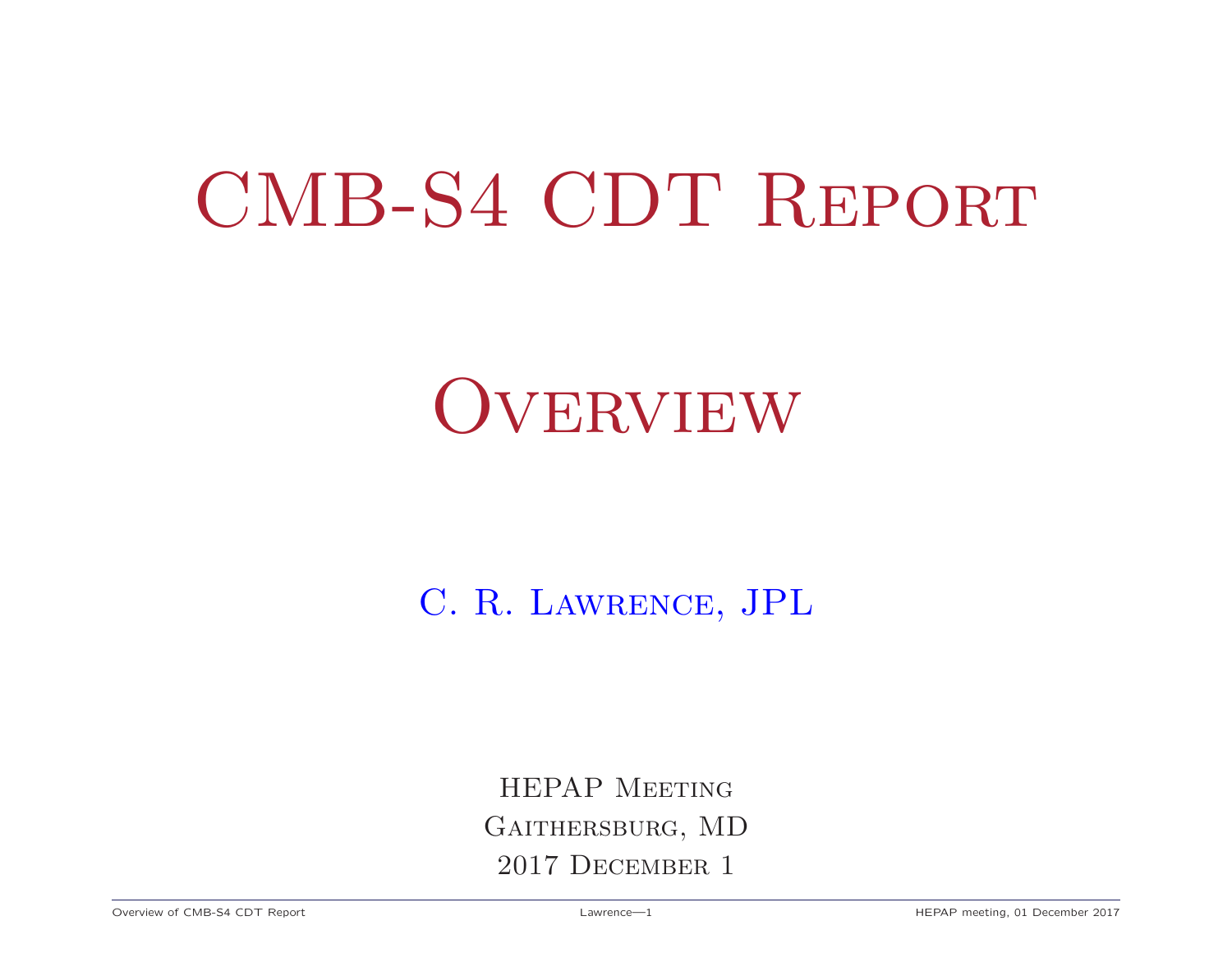- *•* Observations of the CMB have taught us an enormous amount about the early Universe
- *•* CMB-S4 is the natural next step in CMB experiments
- *•* At the request of the NSF and DOE, the Concept Definition Task Force (CDT) was set up to represent the CMB community and recommend a

Excerpt from the letter from three NSF Divisions and DOE HEP requesting the AAAC to establish "a Cosmic Microwave Background Stage 4 Concept Definition Task force (CMB-S4 CDT) as a subcommittee in order to develop a concept for a CMB-S4 experiment":

Specifically, the CDT is asked to deliver:

- The Science Requirements and their rationale
- Measurement and Technical Requirements derived from the Science Requirements
- **Project Strawman Concept**  $\bullet$
- Options and Alternatives (prioritized to the extent possible) for:
	- Concept design (e.g. sites, telescopes, detectors)
	- Concept staging and schedule  $\circ$
	- $\circ$  Collaboration and Data models and interfaces
- R&D development needed, with priorities, to demonstrate technical readiness  $\bullet$
- Cost ranges for the strawman concept, including explanations for how they were developed.
- *•* We identified three science goals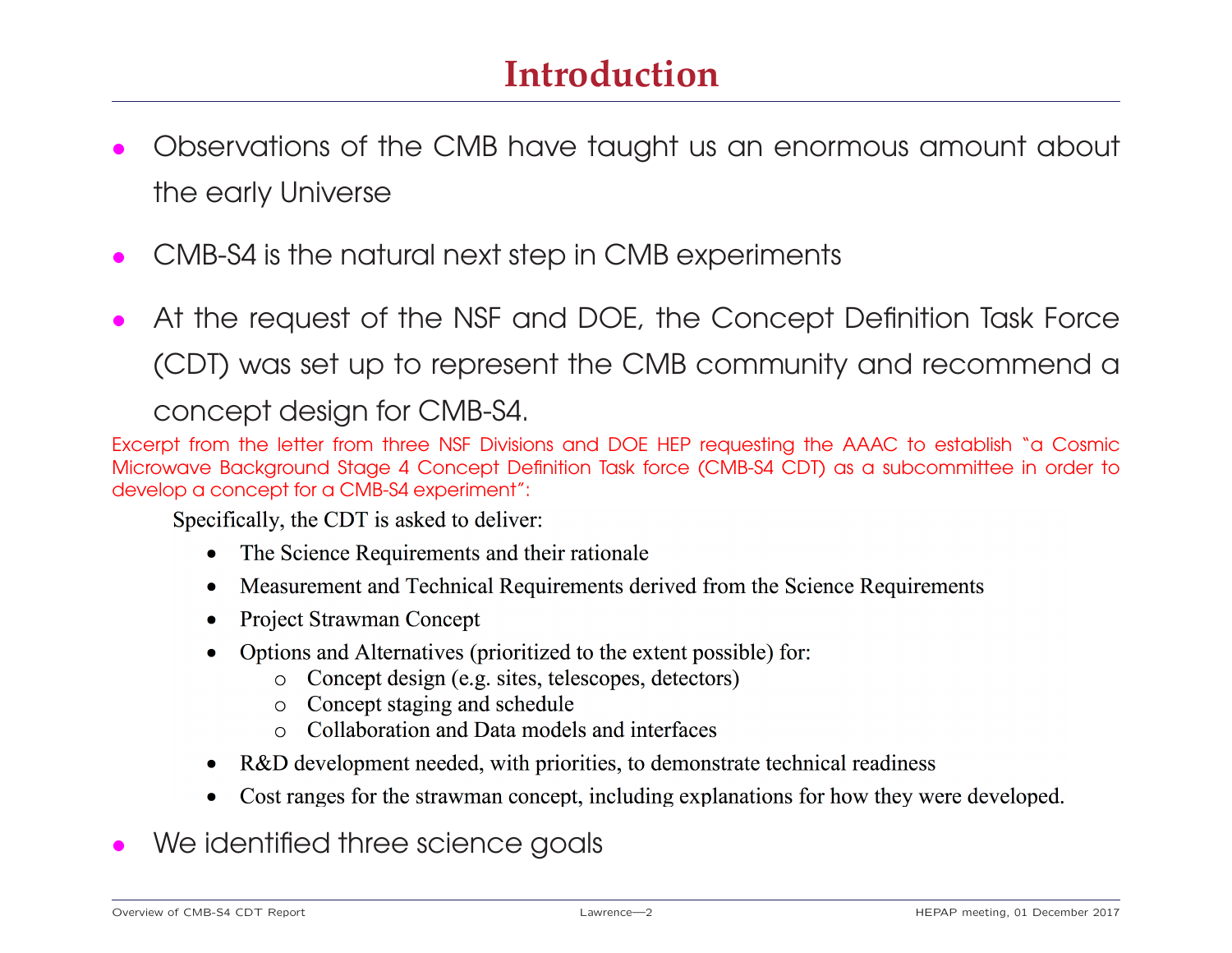# **Science I**

- Two goals become design-driving science requirements, crossing clear critical science thresholds that cannot be reached with the upgrades planned for current (Stage 3) experiments
	- To test many of the simplest models of inflation, including those based on symmetry<br>principles, that occur at high energy and large inflaton field range, CMB-S4 will detect or principles, that occur at high energy and large inflaton field range, ends to the control of the control of the constrain the imprint of gravitational waves on the CMB polarization anisotropy, quantified by the tensor-to-scalar ratio *<sup>r</sup>*.

If  $r = 0$ :  $\sigma(r) \le 0.0005$ ;  $r < 0.001, 95\%$  confidence in four years If  $r = 0.003$ : measure at equivalent  $4\sigma$  in four years

– To probe the thermal history of our universe and detect or constrain the imprint of a wide range or possible fow mass relief particles on the small scale CMB remperature and polarization anisotropy.

 $\Delta N_{\text{eff}} \leq 0.06$ ,  $95\%$  confidence in seven years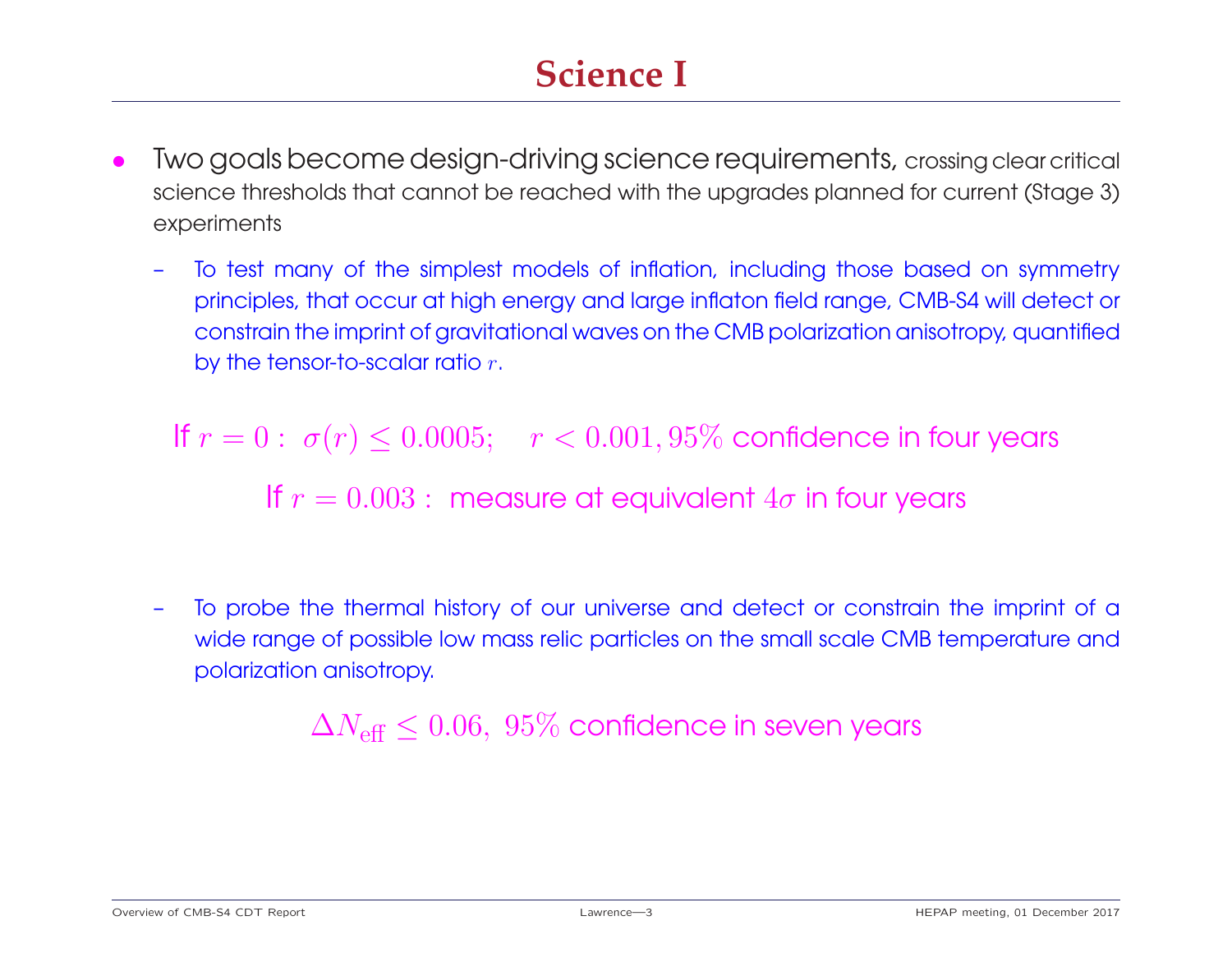# **Science II**

- *•* A third science goal is achievable with the hardware implemented for  $\cdots$ 
	- Provide a legacy survey of nearly half the sky at centimeter to millimeter wavelengths.

Gravitational interactions with all matter and EM interactions with baryonic matter leave signatures in the CMB as it traverses the Universe.

Neutrino masses: In combination with large-scale-structure surveys. Independently through cluster counts.

Evolution of cosmic structure: Trace the distribution of normal, baryonic thermal SZ effect. Feedback. Map the total mass distribution through lensing of the CMB. Cross-correlations with other of the CMB. Cross-correlations with other astrophysical tracers.

Evolution of massive galaxy clusters from  $z \approx 3$  to the present.

Map the momentum field of LSS through kinetic SZ measurements.

Catalogs of clusters and high-*<sup>z</sup>* galaxies.

– Will have broad benefit to both the cosmological and astronomical communities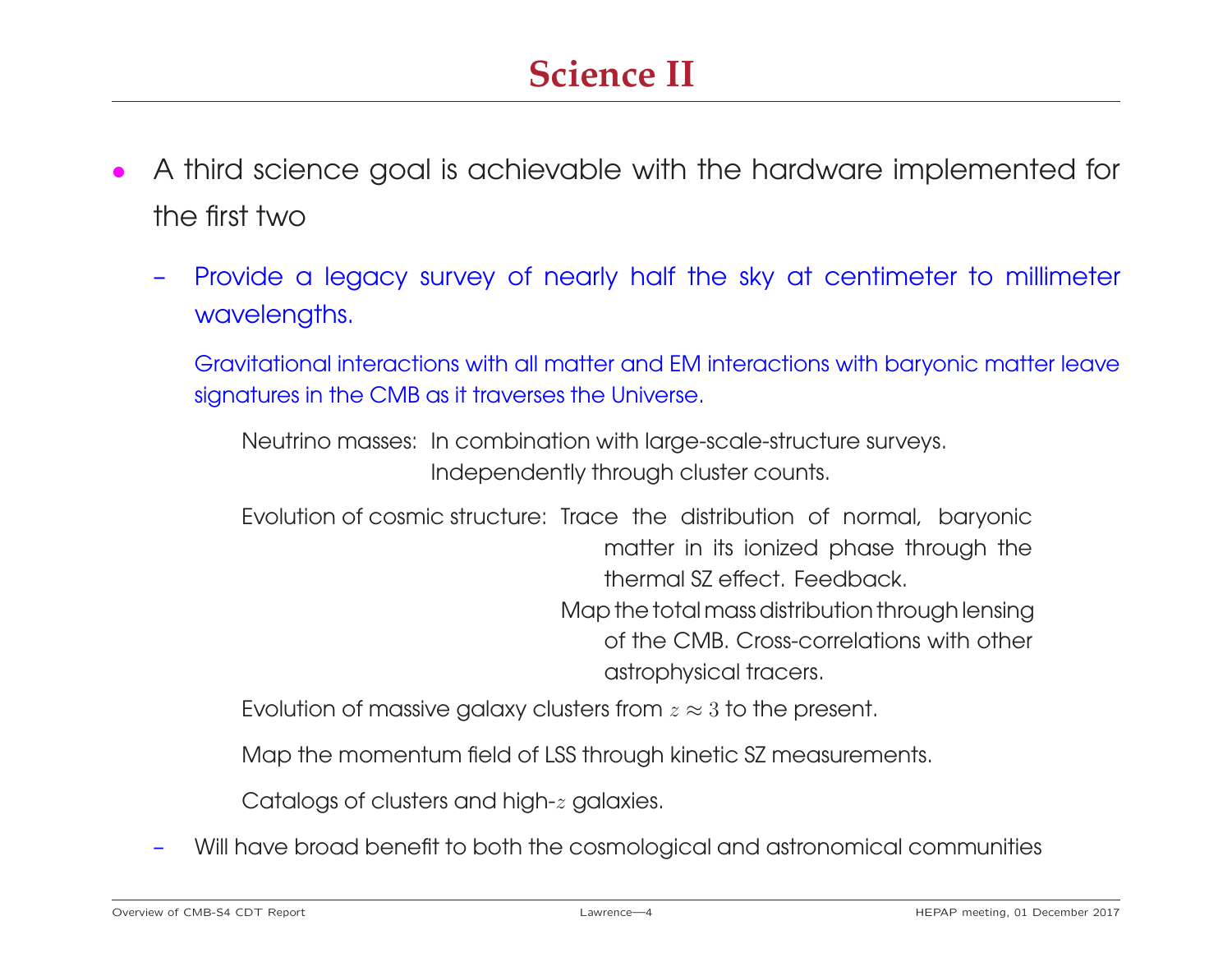# **Simulations**

- *•* Simulations are the basis for the flowdown from science requirements to measurement requirements to instrument and experiment requirements
	- Worked hard on improving realism of foreground and instrumental systematic  $rac{1}{2}$
	- Drew on a variety of sources to incorporate multiple effects
	- Projections are based on achieved, end-to-end performance over years of  $\overline{\phantom{a}}$ observing at two sites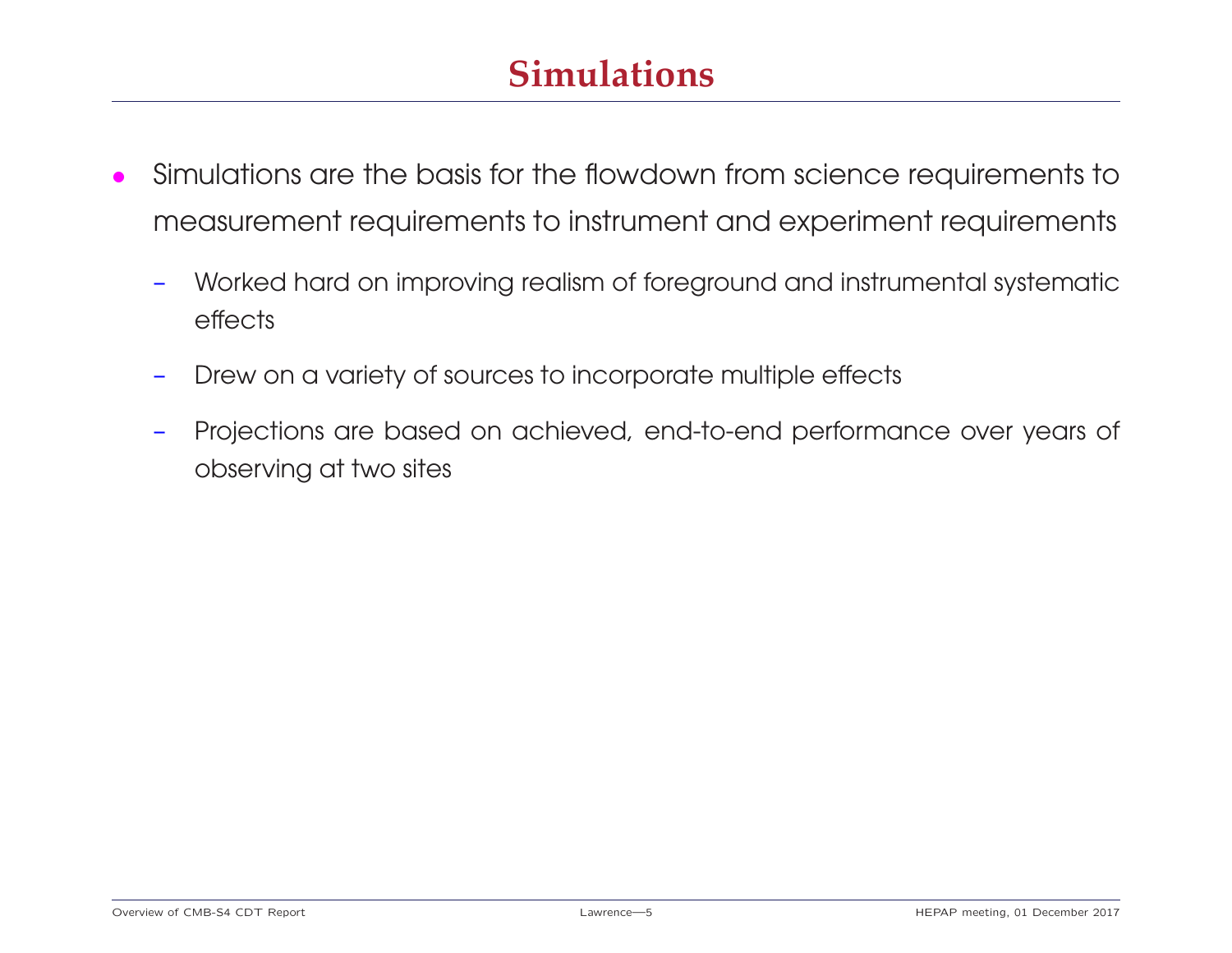The design of CMB-S4 is conservative, using an evolutionary approach grounded in things we know how to build

- *•* <sup>A</sup> four-year *<sup>r</sup>* survey covering 3% (up to 8%) of the sky using
	- Fourteen 0.5-m-aperture cameras, each one measuring two of eight frequency bands from 30 to 270 GHz, and
	- A 6-m-class telescope covering seven frequency bands from 20 to 270 GHz
	- Broad frequency coverage is needed to deal with foregrounds
	- Low resolution for primordial B modes; high resolution needed for delensing  $\overline{\phantom{a}}$
	- Total detector count is about 170,000 for the 0.5-m cameras, and 70,000 for the 6-m telescope.
- A seven-year *N*<sub>eff</sub> survey covering 40% of the sky using
	- Two 6-m-class telescopes covering seven frequency bands from 20 to 270 GHz
	- Total detector count is about 140,000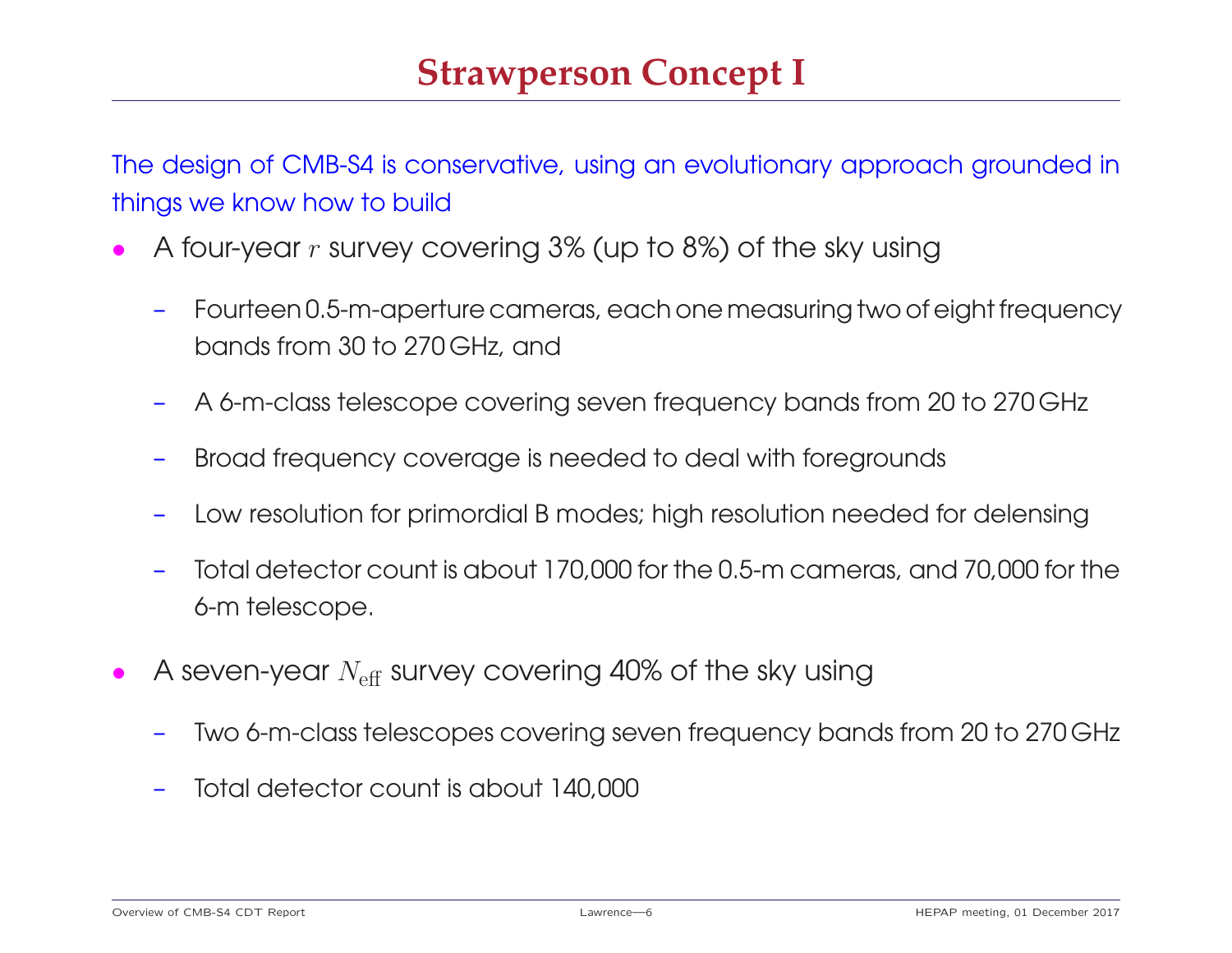- *•* Two sites: South Pole and Atacama
	- $\overline{\phantom{m}}$ – South Polehassuperioratmospheric stability, andoffers continuousobservations of a small, low-foreground patch of the sky. But it more restricted in the available sky coverage.
	- Atacama is also exceptional for mm-wave observations, and provides access to the 40% sky coverage needed for  $N_{\text{eff}}$  and the legacy survey.
- The optimum distribution of the 6-m and small-aperture cameras between<br>the two sites has not been determined, and has little effect on cost. the two sites has not been determined, and has little effect on cost.
- *•* No new inventions are required. All technologies are based on existing capabilities
	- Pre-Project development investments would reduce risk and possibly cost  $\overline{\phantom{m}}$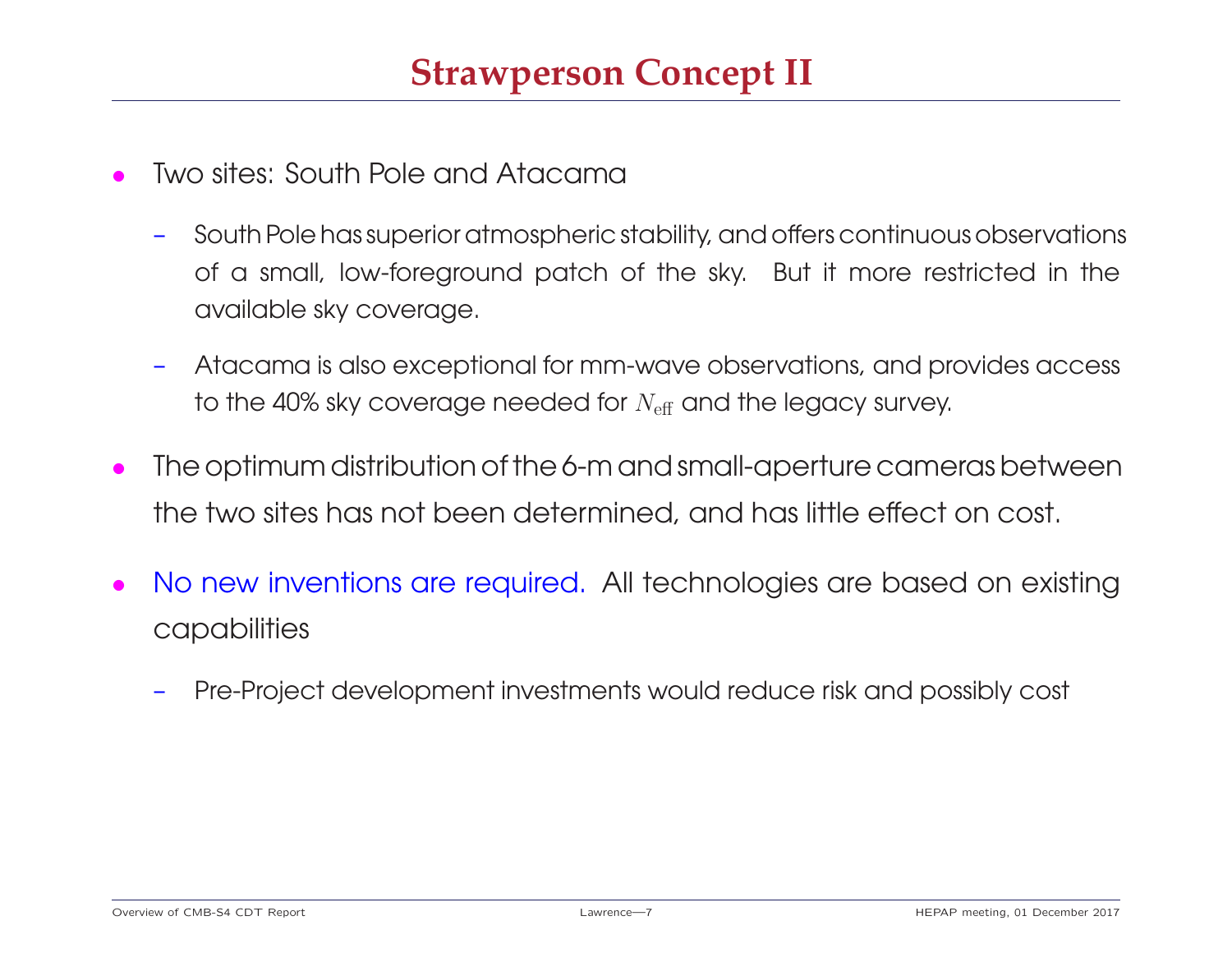- *•* We developed a comprehensive cost model to capture all aspects of the experiment
	- Pre-Project development; the construction Project; and post-Project operations  $\overline{\phantom{m}}$
	- Incorporated all of the experience of the Stage-2 and Stage-3 experiments, plus help from project-costing experts at four DOE labs (Argonne, Fermi, Lawrence Bencro $\mu$  of  $\epsilon$ ), plus a review of cost memodology with senior DOE/NSF project managers.
	- Much greater fidelity than simply "scaling up"  $\overline{\phantom{a}}$

|                         | Cost including contingency | Contingency |
|-------------------------|----------------------------|-------------|
| Estimate                | [\$M in 2017]              | $[\%]$      |
| Pre-Project development | 9                          |             |
| Construction Project    | 412                        | 45          |
| Annual operations       |                            |             |
|                         | 18                         | 100         |
| Science analysis        | 14                         | 150         |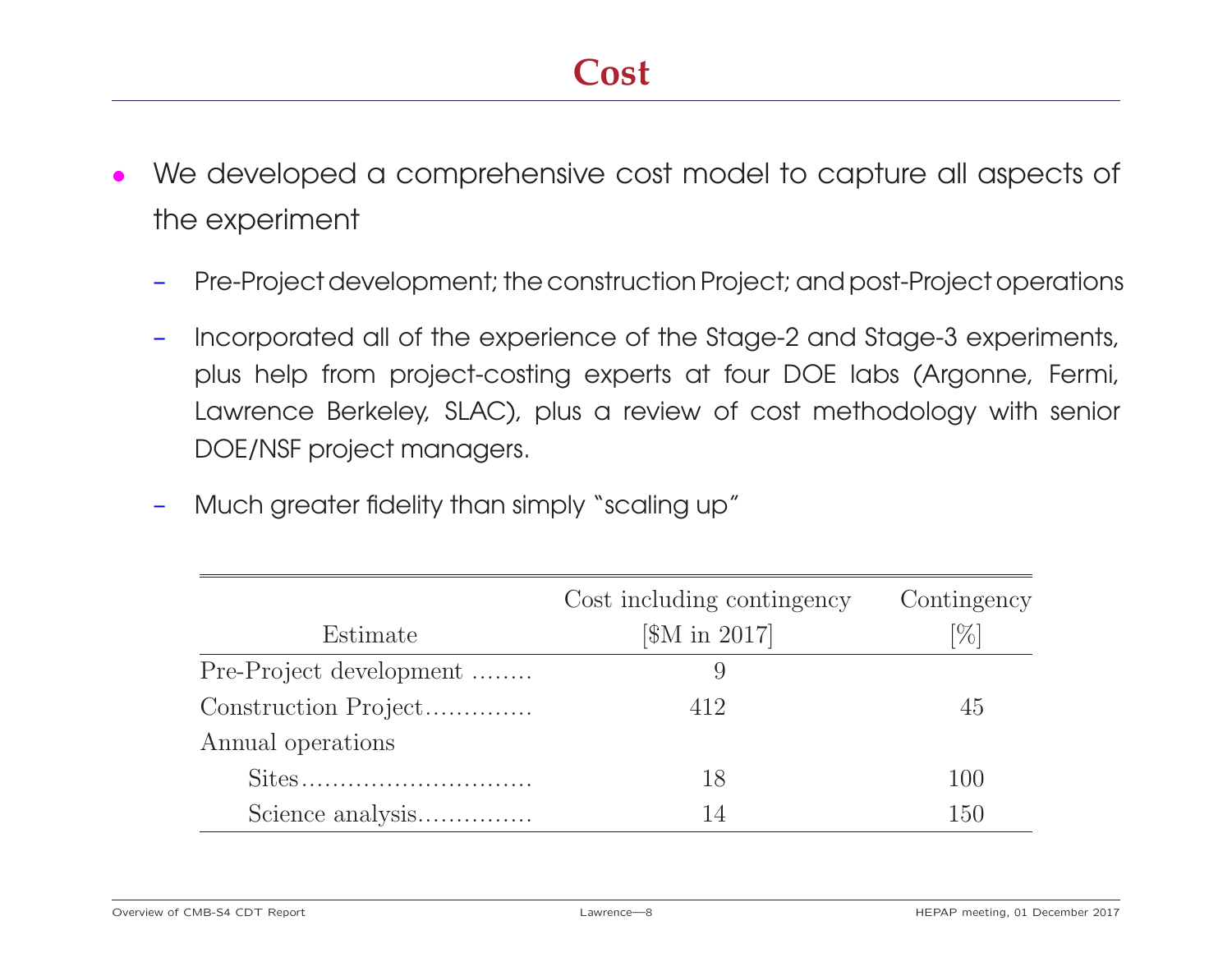- *•* CMB-S4 will be a single experiment and collaboration
- The CDT report is built on a foundation of work by the CMB-S4 Collaboration, which was fully engaged and contributed throughout the process.
- The Collaboration is in the process of setting up a more formal and operational structure. It is eager, willing, and definitely will be ready for its role in building, operating, and extracting secrets of the Universe from  $\sum_{i=1}^{n}$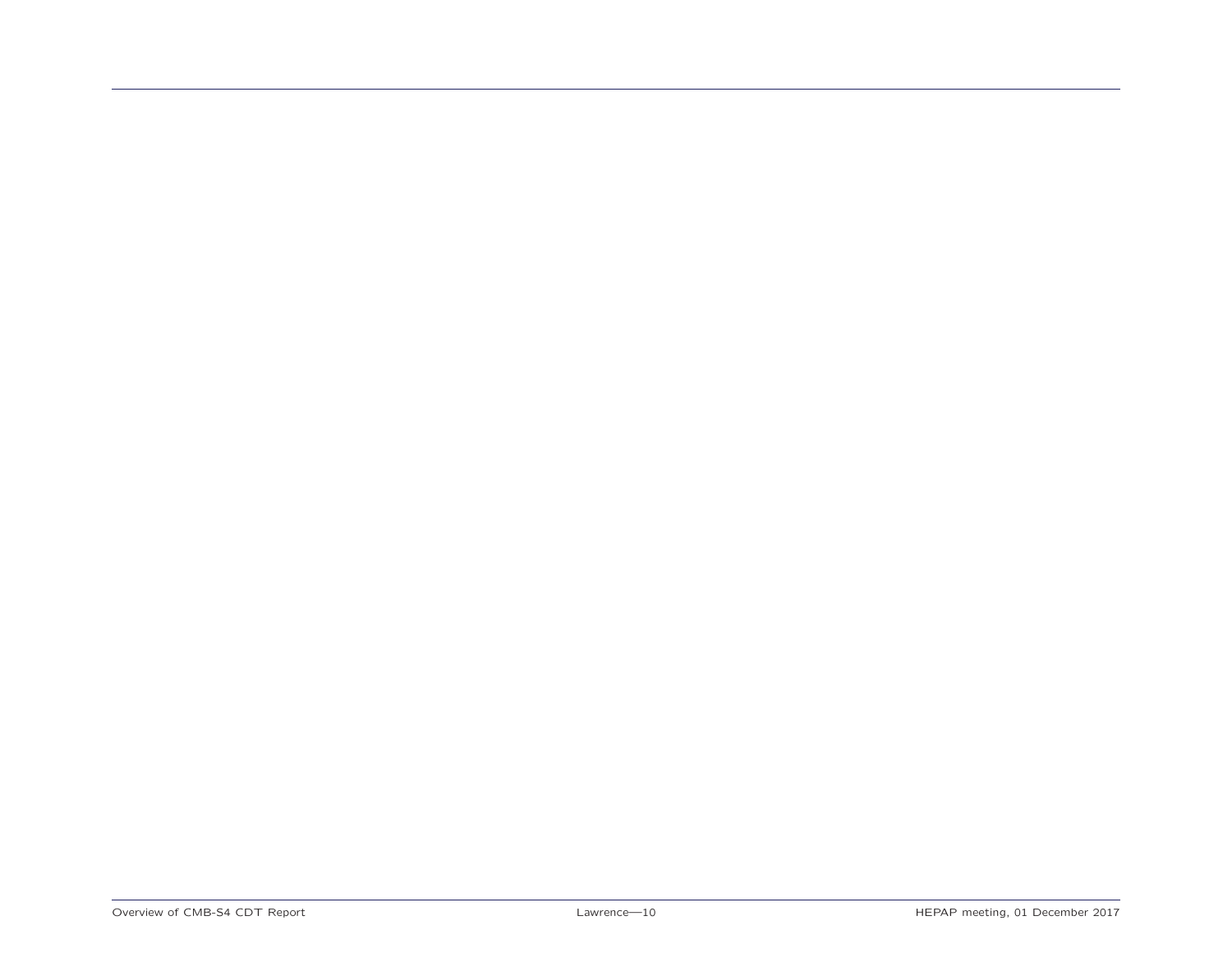# **Backup**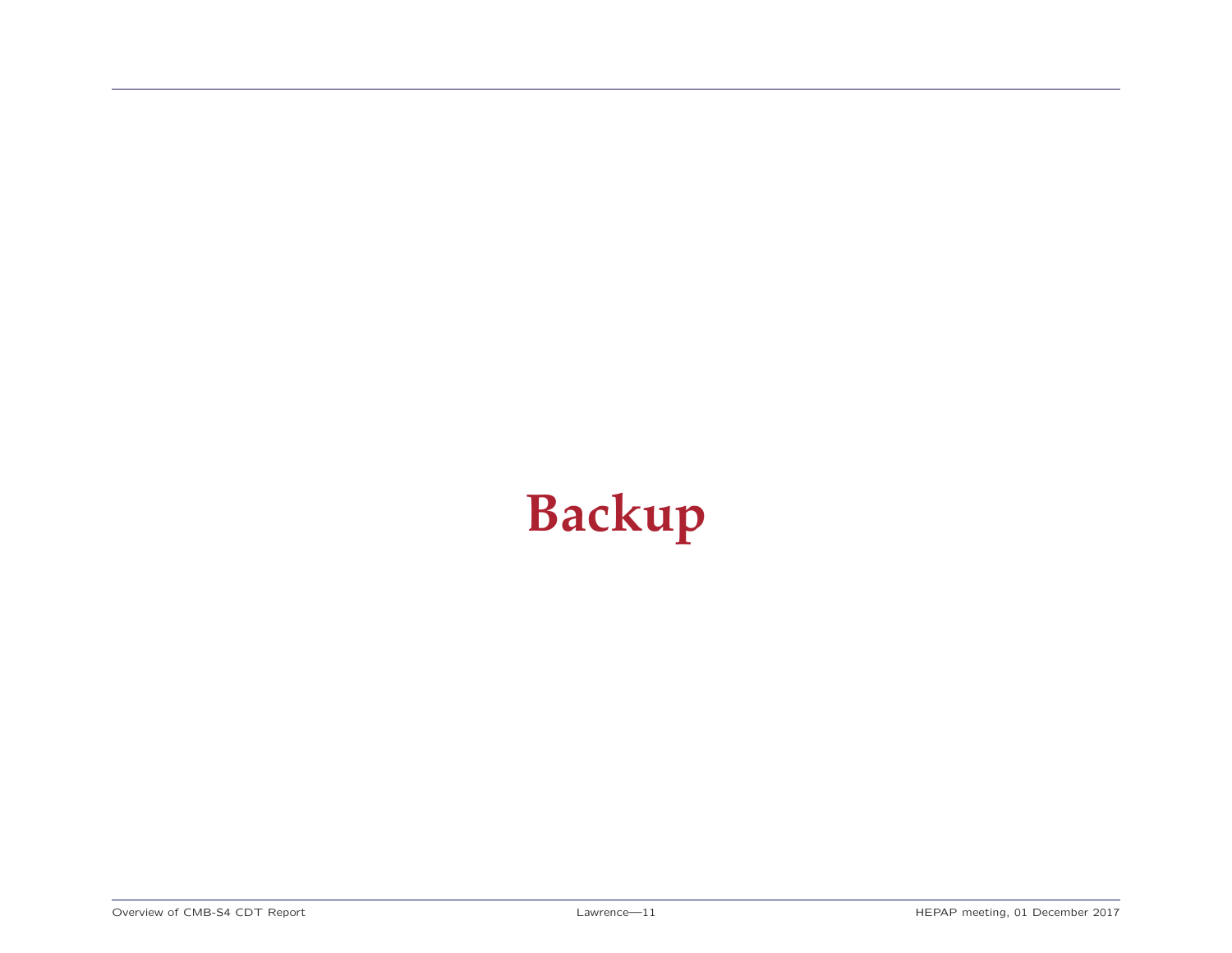- *•* Sincethefirstdetectionofthe CMBover 50 yearsago, CMB measurements have continuously transformed our understanding of the early universe.
- *•* Measurements of the CMB by ground-based, balloon, and satellite experiments have determined the age and composition of our universe, and provide strong evidence that the seeds of structure are quantummeenanie air
- *•* Observations have nearly exhausted the information accessible in primary temperature anisotropies, but with "Stage 3" experiments, precision measurements of polarization, lensing, and secondary effects have just begun.
- *•* The "Stage 4" experiment CMB-S4 is the natural next step for groundbased CMB measurements, and will transform our understanding of the early universe and of particle physics yet again.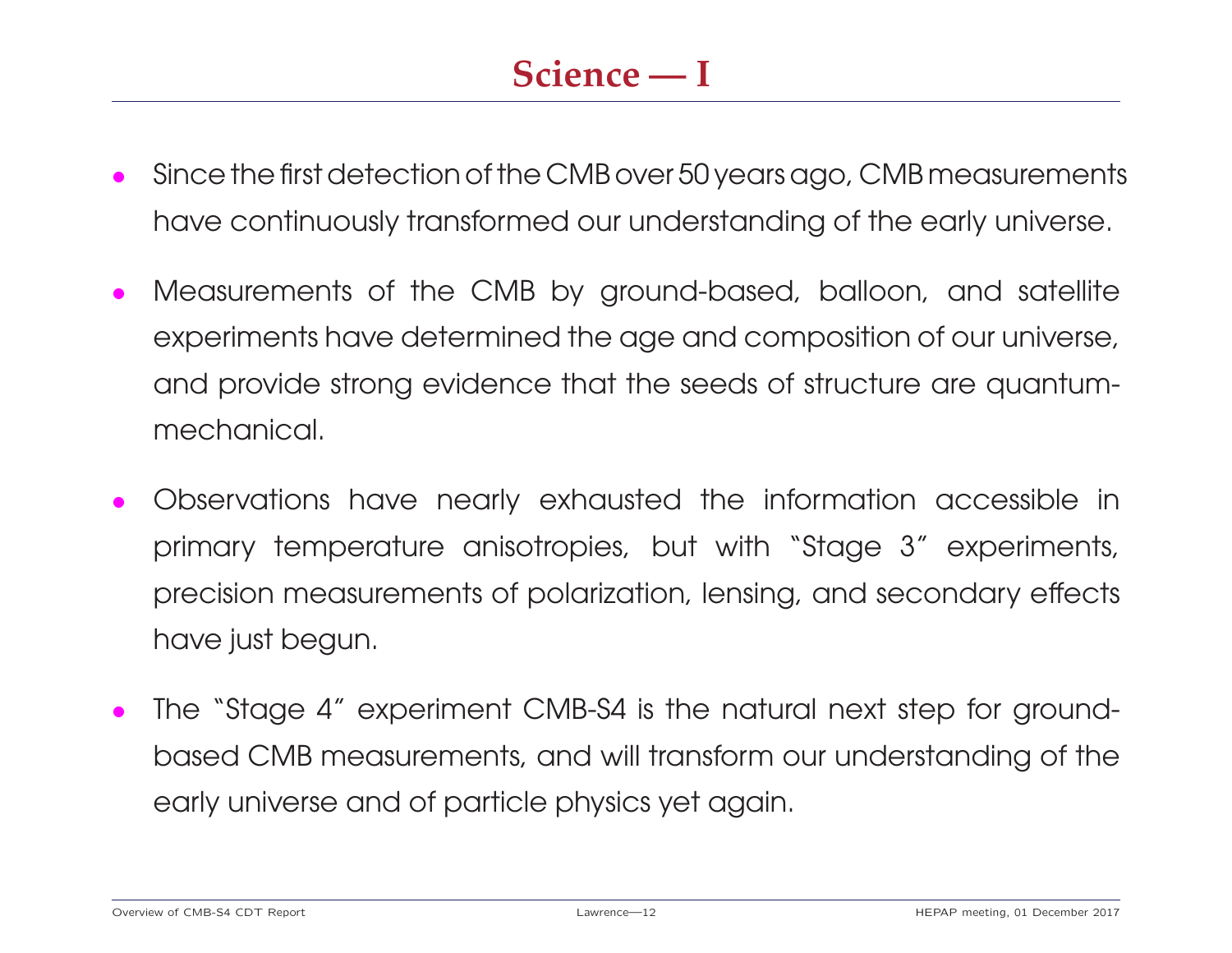### **Science — II: Gravitational Waves**

- CMB-S4 will be exquisitely sensitive to gravitational waves at recombination.
- *•* If observed, these gravitational waves are a pristine relic of the primordial universe.
- *•* In the foreseeable future, their imprint on the polarization of the CMB is our only way to detect them.
- *•* These gravitational waves are independent from density perturbations, and a detection would provide a new window onto the early universe.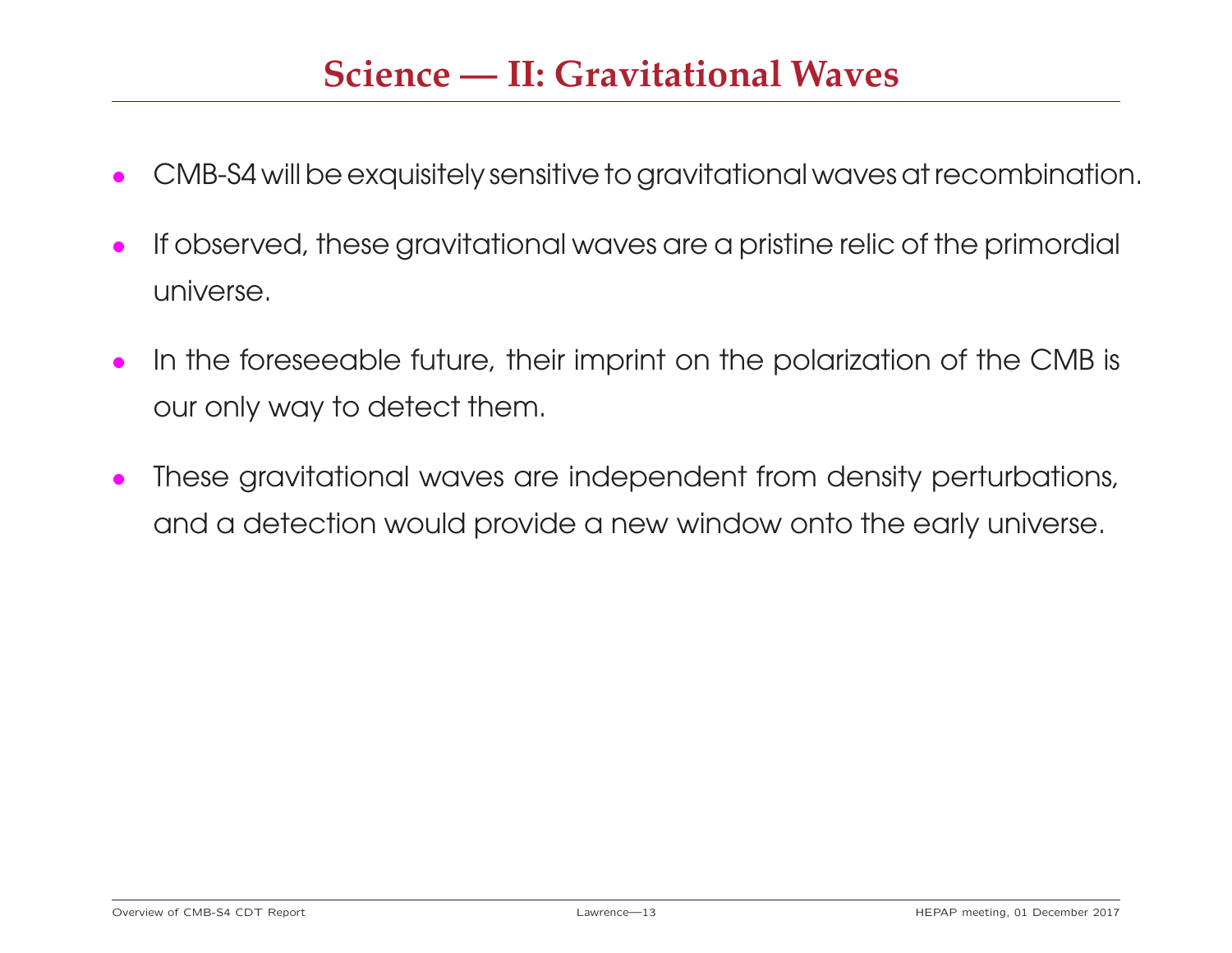### **Science — III: Inflation 1**

- *•* Many models of inflation predict a gravitational wave signal large enough to be detected with CMB-S4.
- *•* According to inflation, primordial gravitational waves arose as quantum fluctuations in the metric of spacetime.
- *•* As a consequence, a detection of gravitational waves with CMB-S4 would provide insight into quantum gravity.
- *•* In addition, a detection would measure the expansion rate and energy density during inflation.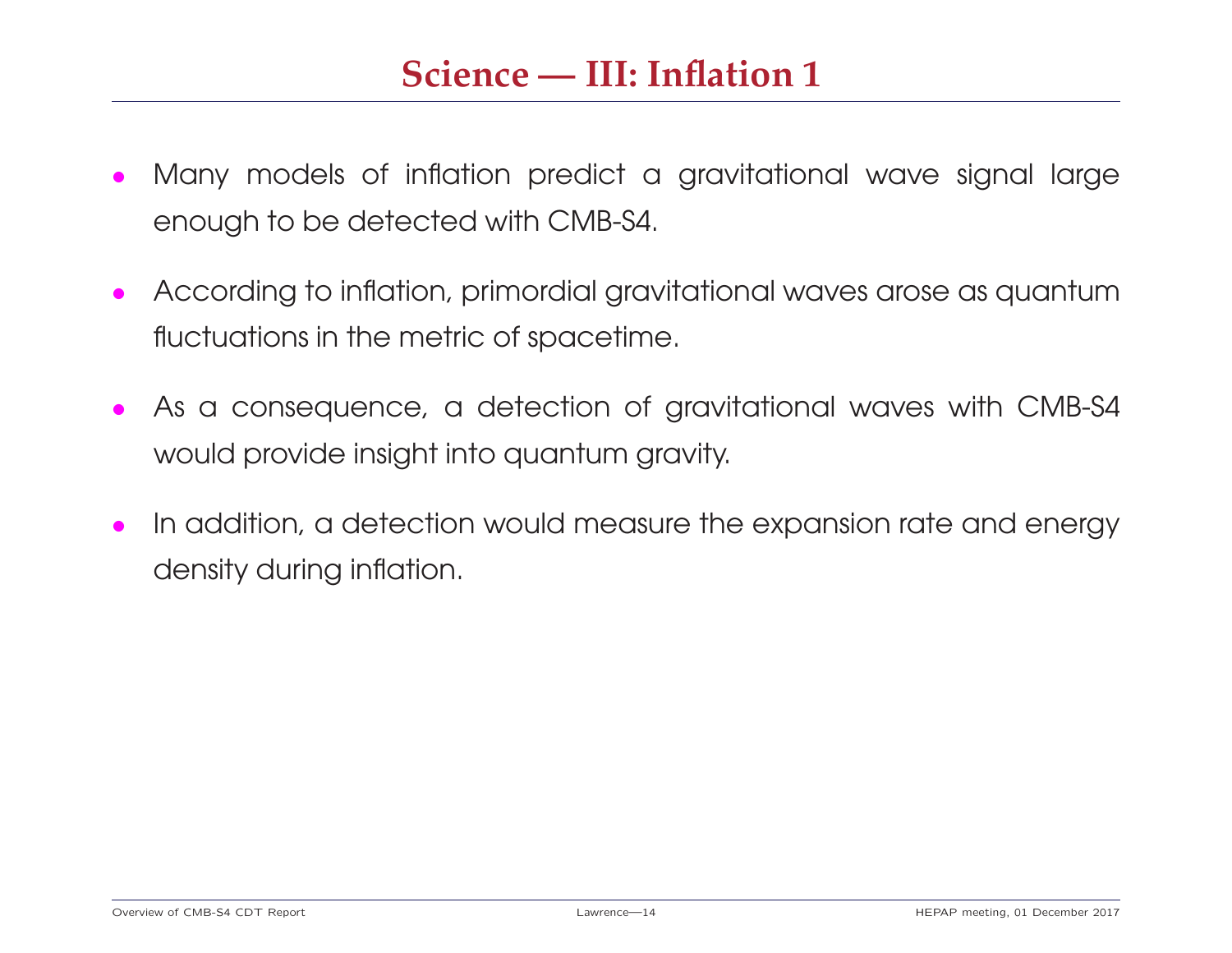### **Science — III: Inflation 2**

- *•* In the absence of a detection, constraints from CMB-S4 would rule out widely-studied classes of inflationary models.
- *•* CMB-S4 will measure the polarization of the CMB on small scales with unprecedented precision.
- *•* This will reduce uncertainties on many other primordial observables (e.g., primordial power spectrum, non-Gaussianity, isocurvature modes) by a<br>factor of 2-3. factor of  $2$ –3.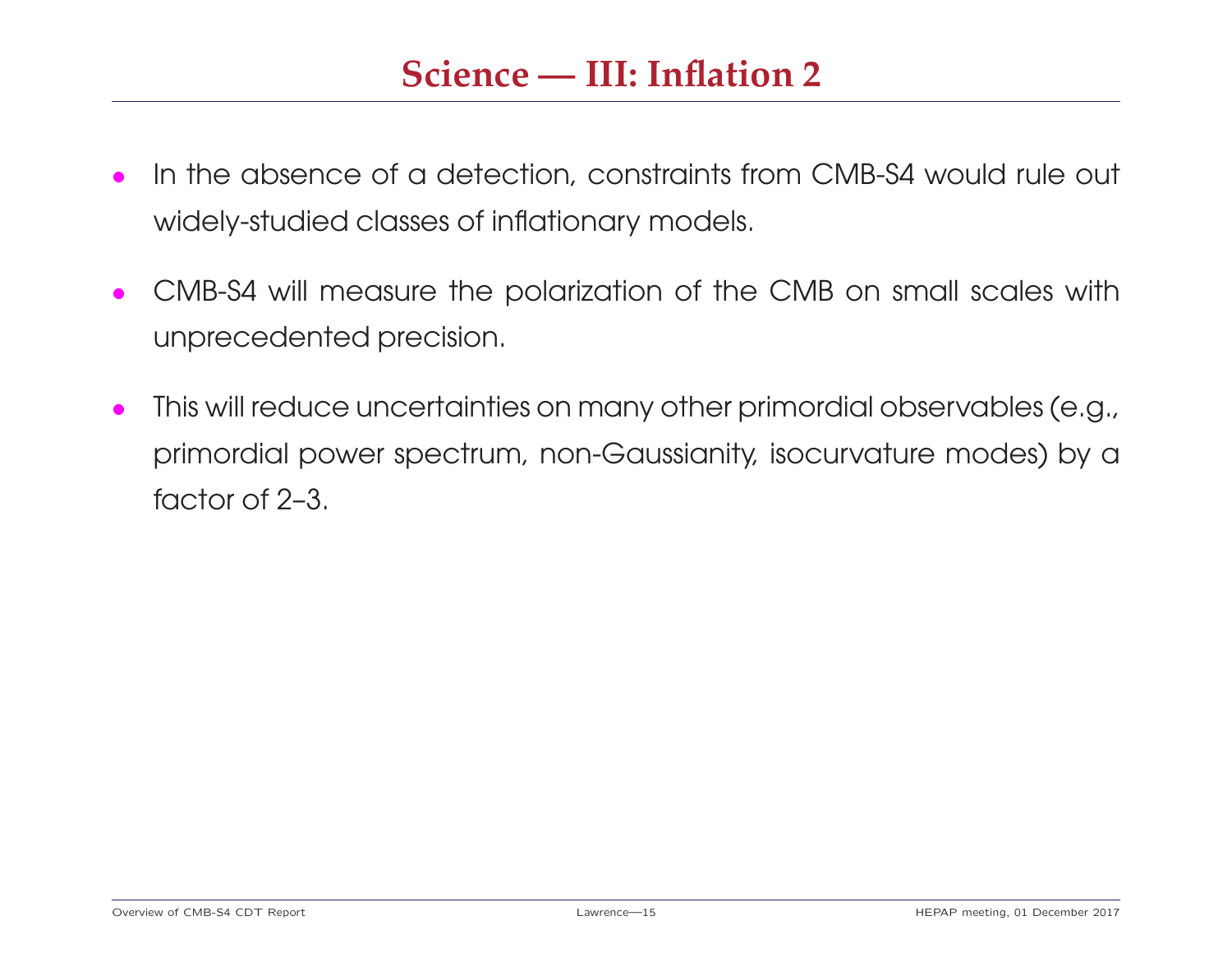# **Science — IV: Light Relics**

- *•* CMB-S4 will explore and constrain a wide range of extensions of the standard model currently explored in the particle physics community.
- *•* Many well-motivatedextensionsofthe standard modelto higherenergies predict light, long-lived particles.
- *•* CMB-S4 will be sensitive to light relics even if they interact too weakly to be detected in lab-based experiments.
- *•* CMB-S4 will provide the most robust and precise cosmological constraints on light relics.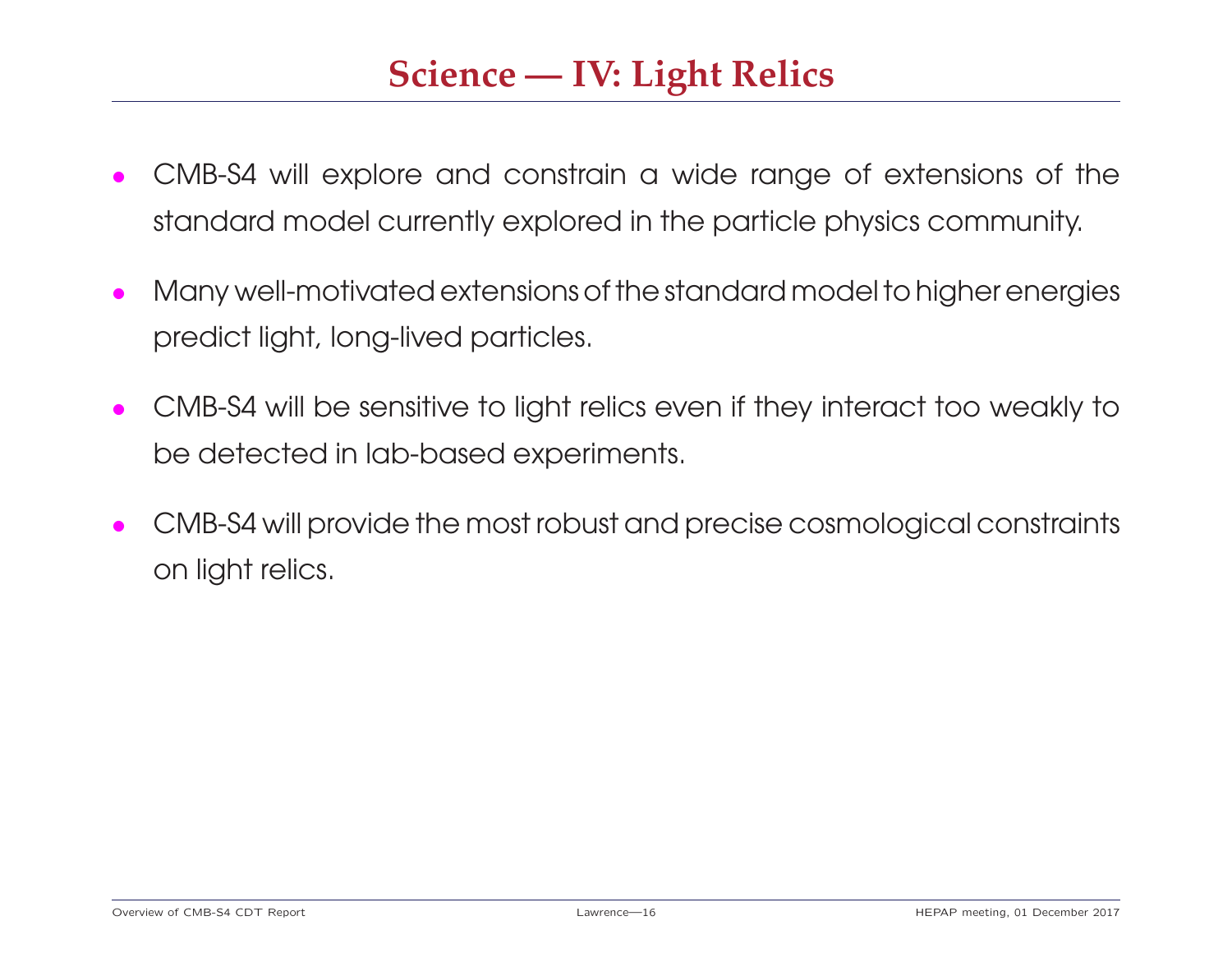- *•* Neutrinos are the least explored corner of the Standard Model of particle physics.
- *•* A major effort is underway to study their properties in short- and longbaseline as well as neutrino-less double beta decay experiments.
- *•* CMB-S4 will probe the properties of neutrinos in a way that is important and complementary to lab-based experiments.
- *•* CMB-S4 will provide a measurement of the sum of neutrino masses through weak gravitational lensing of the CMB even for the minimum mass in the normal mass hierarchy.
- *•* CMB-S4 will independently measure the sum of neutrino masses through cluster counts, with comparable sensitivity.